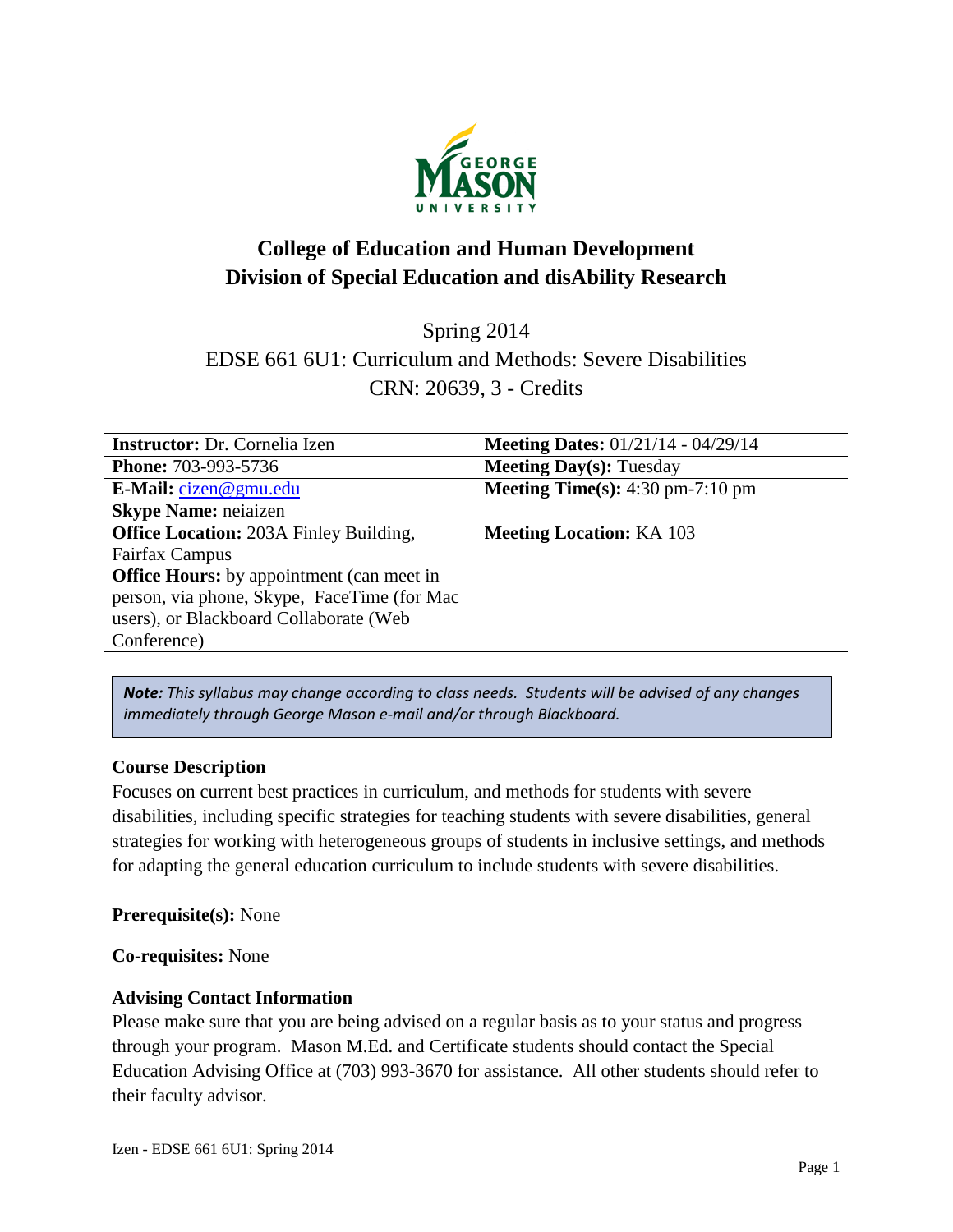# **Nature of Course Delivery**

Learning activities include the following:

- 1. Class lecture and discussion
- 2. Application activities
- 3. Small group activities and assignments
- 4. Video and other media supports
- 5. Research and presentation activities
- 6. Electronic supplements and activities via Blackboard

## **[GMU ONLY] Field Experience Requirement**

A Field Experience is a part of this course. Field Experiences may include observations of a school setting or case studies of individual students. Below are procedures that students need to follow based on their specific situation:

REQUIRED PROCEDURE FOR ALL GMU STUDENTS ENROLLED IN THIS COURSE: Complete the online field experiences form [http://cehd.gmu.edu/endorse/ferf] at the beginning of the semester (if not before) and complete the information requested REGARDLESS if you need assistance in 'finding' an individual for the project/case study or not. This information is required by the state.

OPTION 1: Request a placement online through the Clinical Practice Office

a. Complete the online request form and indicate that you need a field placement. IT IS IMPORTANT THAT YOU DO THIS WITHIN THE FIRST TWO CLASSES SO THAT THE FIELD PLACEMENT OFFICE HAS SUFFICIENT TIME TO FIND A PLACEMENT FOR YOU.

OPTION 2: Arrange for your own placement AND complete the online field placement form indicating that you do not need assistance finding a placement.

a. I work in a school setting and would like to complete my course assignment in my school or with one of my own students.

 $\rightarrow$ Although you are already a school employee, you should request permission from your principal BEFORE you begin your assignment.

b. I don't work in a school setting, but I have a friend or classmate who does and I would like to complete my course assignment in their school or with one of their own students.

 $\rightarrow$ You need to ask the SCHOOL EMPLOYEE to request permission from the principal BEFORE you begin your assignment. (The guest GMU student should NOT contact the principal directly). The school employee needs to send an email that indicates principal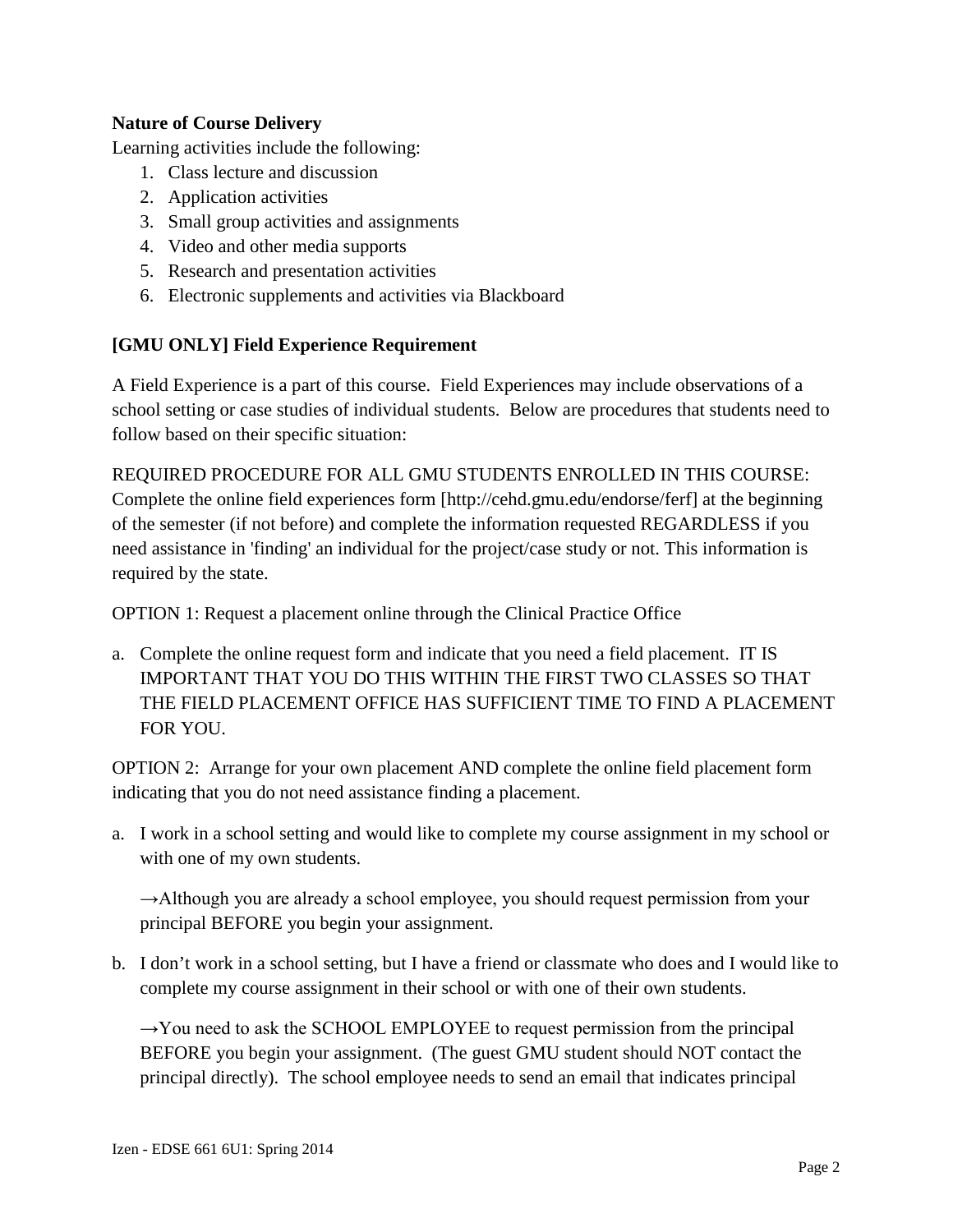consent to the course instructor so it can be forwarded to the CEHD field experience office at [fieldexp@gmu.edu.](mailto:fieldexp@gmu.edu)

c. I know a student outside of a school setting that I would like to work with for the assignment (Note: It is not recommended that you work with your own child.)

 $\rightarrow$ You need to obtain consent from the parent of the child and forward written consent to the CEHD field experience office at [fieldexp@gmu.edu.](mailto:fieldexp@gmu.edu)

# **Learner Outcomes**

Upon completion of this course, students will be able to:

• Write IEPs so they define individualized sequences of measurable objectives for teaching needed functional skills that link to standards of learning general curriculum and begin with present level of performance and end with goal performance.

• Construct, use, and interpret nonstandard, informal skill assessment (such as task analysis and observation) to identify appropriate objectives, evaluate student performance during baseline and intervention, and make improvements in instruction for students with disabilities in an adapted curriculum across the K-12.levels.

• Assess target skills before (baseline probes) and during (instructional probes) instruction using direct observation or assessment of permanent products.

• Create dated graphs of student performance data using Excel; draw aim and trend lines using Excel.

• Use "raw" and graphed student performance data (along with aim and trend lines and problem analysis) to evaluate the effects of instruction and make data-based decisions for improving student

performance. 6. Embed instruction on targeted IEP objectives into functional daily routines and activities. Plan, implement, and evaluate instructional programs that use effective antecedent teaching strategies

(e.g., observational learning, milieu approach, system of least intrusive prompts, simultaneous prompting, time delay, graduated guidance, picture assists, audio/ video-modeling, backward and whole task chaining) and consequent strategies (e.g., shaping, error correction, consequential strategies, and interspersed review).

• Write and implement an instructional plan that specifies a sequence of instructional objectives leading to a goal, uses a task analysis (for multiple step skills) or a skill sequence (for discrete skills), incorporates antecedent and consequence teaching strategies aimed at a specific stage of learning, and specifies a plan for collecting and analyzing student performance data on an ongoing basis.

• Understand general education teaching practices that promote inclusion of students with severe disabilities in the general education curriculum and support them in the least restrictive environment (e.g., curriculum and instructional adaptation, group instruction, self-management,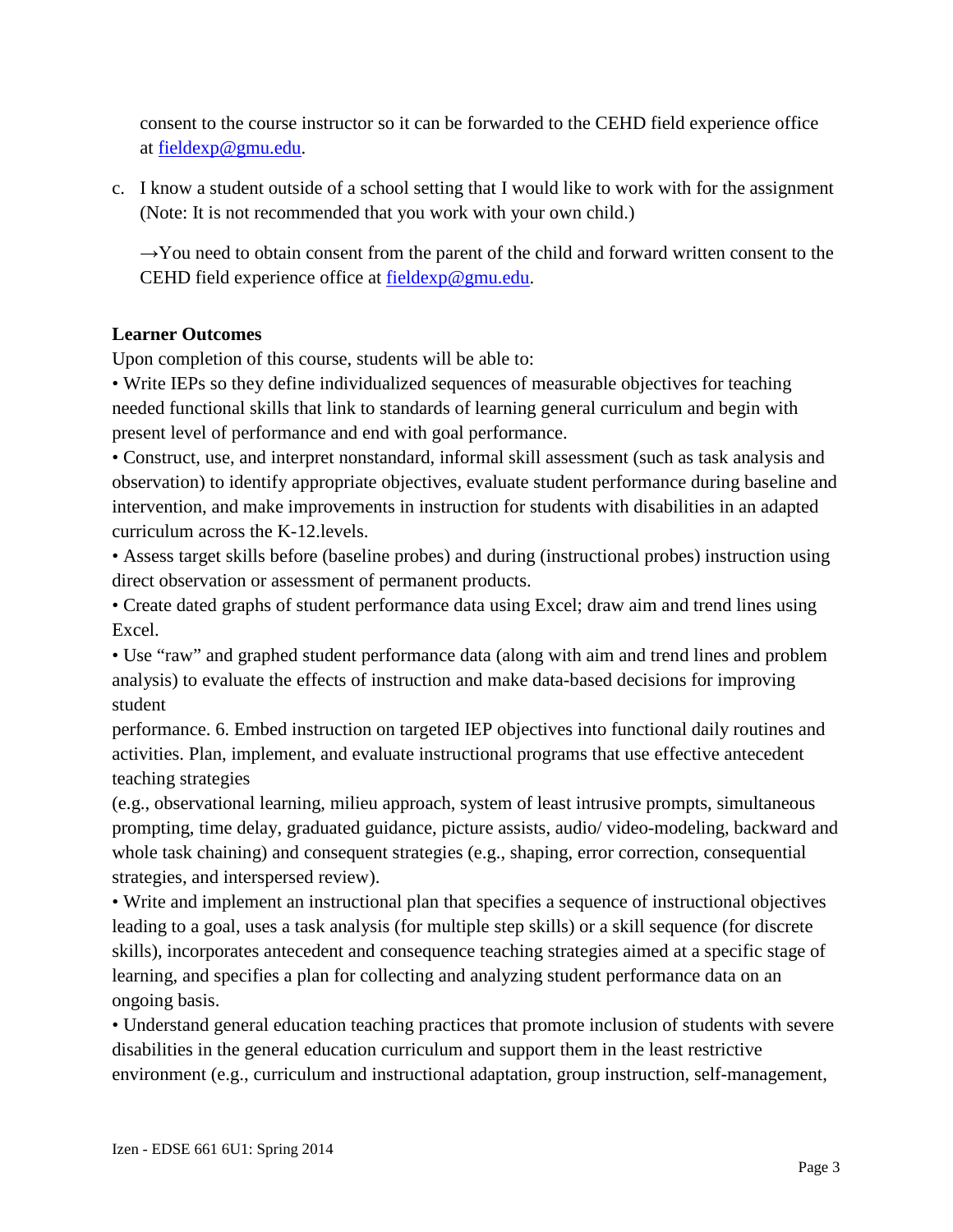schedule following, cooperative learning, peer tutoring). Understand when and how to use small group

instruction, peer tutoring, community-based instruction, simulated instruction, video-modeling instruction, and instruction involving both typical students and students with disabilities.

• Apply a model to plan with general educators any adaptations and modifications that are needed in

the general education curriculum and class activities in order to meet the instructional needs of students with severe disabilities.

• Train paraprofessional support staff to use appropriate teaching methods and supportive interaction

styles with students to support students without encouraging dependency. Provide these staff members with supervision and feedback.

# **Required Textbooks**

Snell, M.E., & Brown, F. (2011). *Instruction of students with severe disabilities* (7<sup>th</sup> ed.). Upper Saddle River, NJ: Prentice Hall.

# **Digital Library Option**

The Pearson textbook(s) for this course **may be** available as part of the **George Mason University Division of Special Education and disAbility Research Digital Library**. Please note that not all textbooks are available through this option. Visit the links below before purchasing the digital library to ensure that your course(s) text(s) are available in this format. The division and Pearson have partnered to bring you the Digital Library; a convenient, digital solution that can save you money on your course materials. The Digital Library offers you access to a complete digital library of **all Pearson textbooks** and MyEducationLabs used across the Division of Special Education and disAbility Research curriculum at a low 1-year or 3-year subscription price. Access codes are available in the school bookstore. Please visit [http://gmu.bncollege.com](http://gmu.bncollege.com/webapp/wcs/stores/servlet/BNCBHomePage?storeId=15552&catalogId=10001&langId=-1) and search the ISBN. To register your access code or purchase the Digital Library,

visit: <http://www.pearsoncustom.com/va/gmu/digitallibrary/education/index.html>

- 1 year subscription \$200 ISBN-13: 9781269541411
- **3** years subscription \$525 ISBN-13: 9781269541381
- Individual  $e\text{-}book(s)$  also available at the bookstore link above or at<http://www.pearsoncustom.com/va/gmu/digitallibrary/education/index.html>

## **Recommended Textbooks**

American Psychological Association (2009). *Publication manual of the American Psychological Association* (6<sup>th</sup> ed.). Washington, DC: Author.

# **Required Resources**

Required resources will be posted on Blackboard.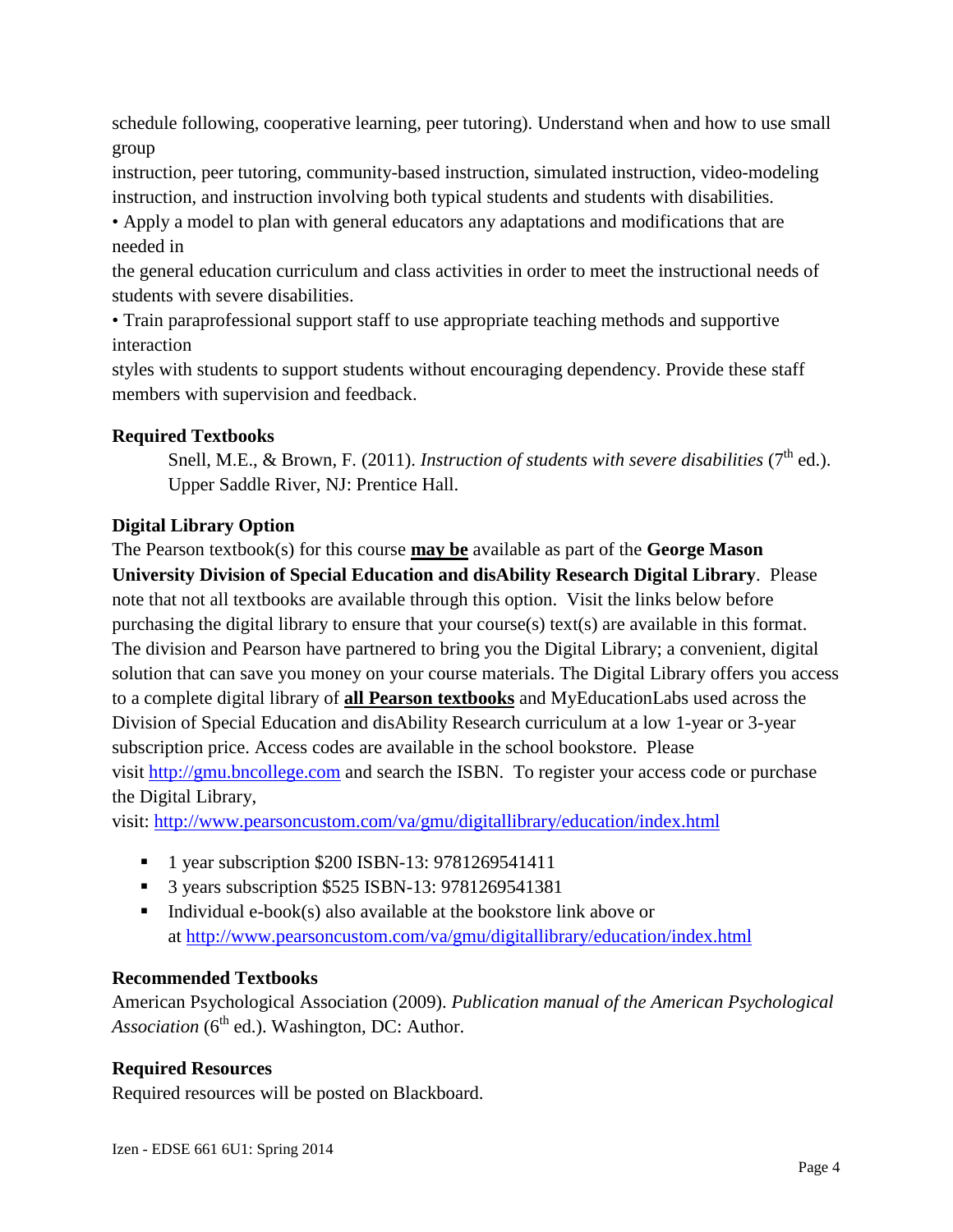## **Additional Readings**

Additional required readings will be posted on Blackboard and announced during the first class session.

#### **Course Relationships to Program Goals and Professional Organizations**

This course is part of The Virginia Consortium for Teacher Preparation in Severe Disabilities, a grant from the Virginia Department of Education that includes George Mason University, Virginia Commonwealth University, the University of Virginia, Radford University, and Norfolk State University. Through the completion of the SD Consortium program, students are eligible for teacher licensure in the Commonwealth of Virginia in the area of Special Education – Adapted Curriculum K-12. This program complies with the standards for teacher licensure established by the Council for Exceptional Children (CEC), the major special education professional organization. The CEC standards that will be addressed in this class include Standard 2: Characteristics of Learners, Standard 3: Individual Learning Differences, Standard 4: Instructional Strategies, Standard 5: Learning Environments and Social Interactions, Standard 6: Language, Standard 7: Instructional Planning, Standard 8: Assessment, Standard 9: Professional and Ethical Practice, and Standard 10: Collaboration.

# **GMU POLICIES AND RESOURCES FOR STUDENTS:**

a. Students must adhere to the guidelines of the George Mason University Honor Code [See [http://oai.gmu.edu/honor-code/\]](http://oai.gmu.edu/honor-code/).

b. Students must follow the university policy for Responsible Use of Computing [See [http://universitypolicy.gmu.edu/policies/responsible-use-of-computing/\]](http://universitypolicy.gmu.edu/policies/responsible-use-of-computing/).

c. Students are responsible for the content of university communications sent to their George Mason University email account and are required to activate their account and check it regularly. All communication from the university, college, school, and program will be sent to students solely through their Mason email account.

d. The George Mason University Counseling and Psychological Services (CAPS) staff consists of professional counseling and clinical psychologists, social workers, and counselors who offer a wide range of services (e.g., individual and group counseling, workshops and outreach programs) to enhance students' personal experience and academic performance [See [http://caps.gmu.edu/\]](http://caps.gmu.edu/).

e. Students with disabilities who seek accommodations in a course must be registered with the George Mason University Office of Disability Services (ODS) and inform their instructor, in writing, at the beginning of the semester [See [http://ods.gmu.edu/\]](http://ods.gmu.edu/).

f. Students must follow the university policy stating that all sound emitting devices shall be turned off during class unless otherwise authorized by the instructor.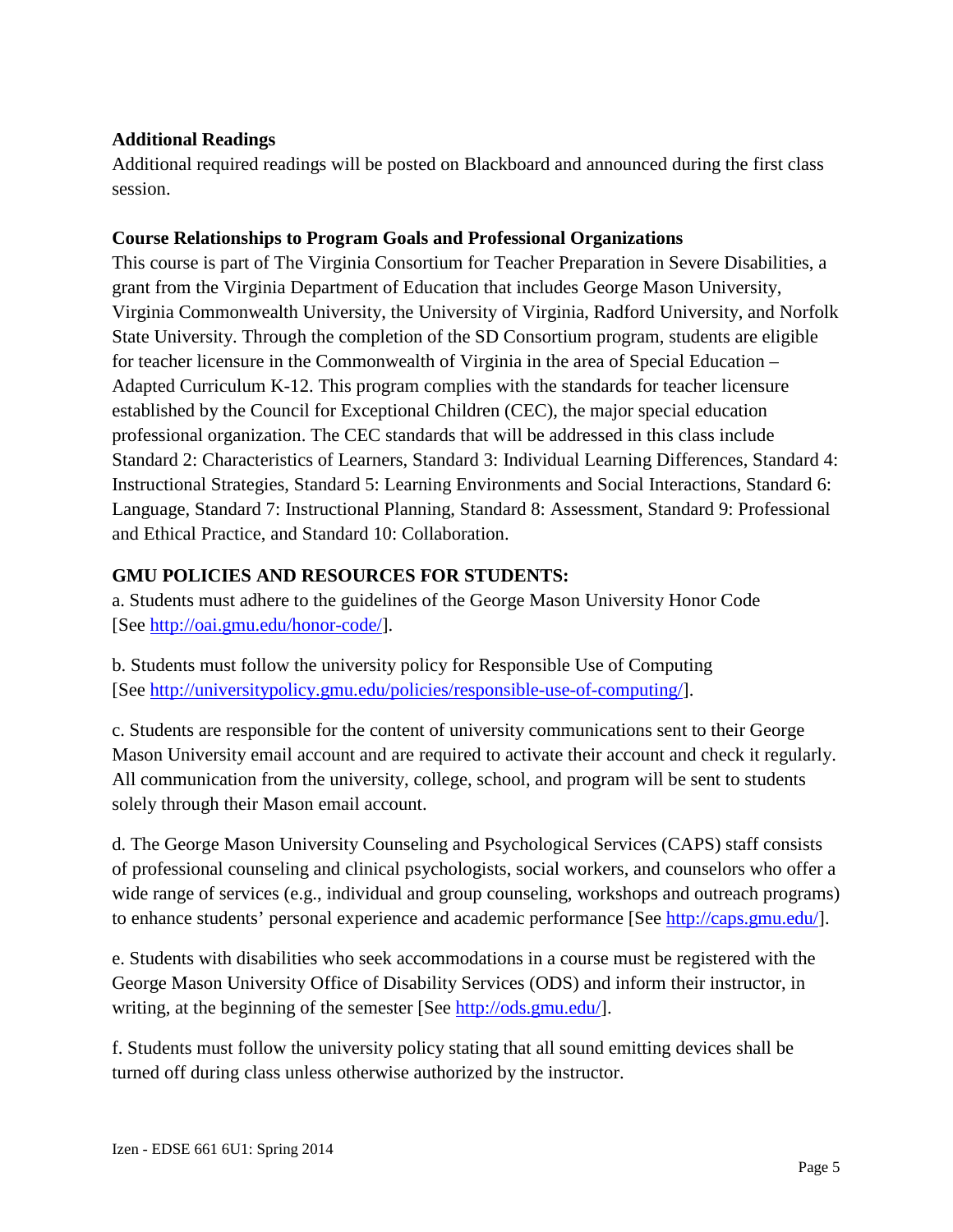g. The George Mason University Writing Center staff provides a variety of resources and services (e.g., tutoring, workshops, writing guides, handbooks) intended to support students as they work to construct and share knowledge through writing [See [http://writingcenter.gmu.edu/\]](http://writingcenter.gmu.edu/).

#### **PROFESSIONAL DISPOSITIONS**

Students are expected to exhibit professional behaviors and dispositions at all times.

# **CORE VALUES COMMITMENT**

The College of Education & Human Development is committed to collaboration, ethical leadership, innovation, research-based practice, and social justice. Students are expected to adhere to these principles. [See [http://cehd.gmu.edu/values/\]](http://cehd.gmu.edu/values/)

For additional information on the College of Education and Human Development, Graduate School of Education, please visit our website [See [http://gse.gmu.edu/\]](http://gse.gmu.edu/)

## **Course Policies & Expectations**

Attendance.

Students are expected to attend **all** classes, arrive on time, remain in class for the duration of each session, and demonstrate professional behavior in the classroom. When absence from class is unavoidable, students are responsible for getting all class information (e.g. handouts, announcements, lecture notes) from another class member prior to the class meeting that follows the absence. Most handouts will be on Blackboard and all power point slides will be on Blackboard for each class session. In all classes, students will participate in class activities which will contribute to the attendance /participation portion of the final grade. Points missed due to absences during class activities **CANNOT be made up**. Participation points can only be earned if the student is in attendance. Students who miss 2 classes will lose 1/2 of participation points (80 points). Students who miss 3 or more classes will lose all participation points (160 points). At the end of each class, students will evaluate their participation in class. The instructor will consider participation of students on a case-by-case basis.

## Late Work.

*Ten percent of the available points* for the assignment will be deducted each day for late submissions during the first week after the due date. *After one week* from the due date, assignments will not be accepted*.* Thus an assignment that is three days late is able to obtain only 70% of the points for the assignment regardless of the quality of the work. After one week, the assignment will no longer be accepted and a score of zero will be entered into the grade book for that assignment.

The point deduction will be made after the grading is complete. The date that the assignment was received by the instructor **in hand or via email or Blackboard** will be considered the date submitted. Submitting an assignment late does not alter the due dates of the other assignments and prevents timely feedback to students regarding their work that may be of value in later assignments. Strive to keep up with the assignment schedule so that you will be able to have appropriate formative evaluation and feedback from your instructor across the semester.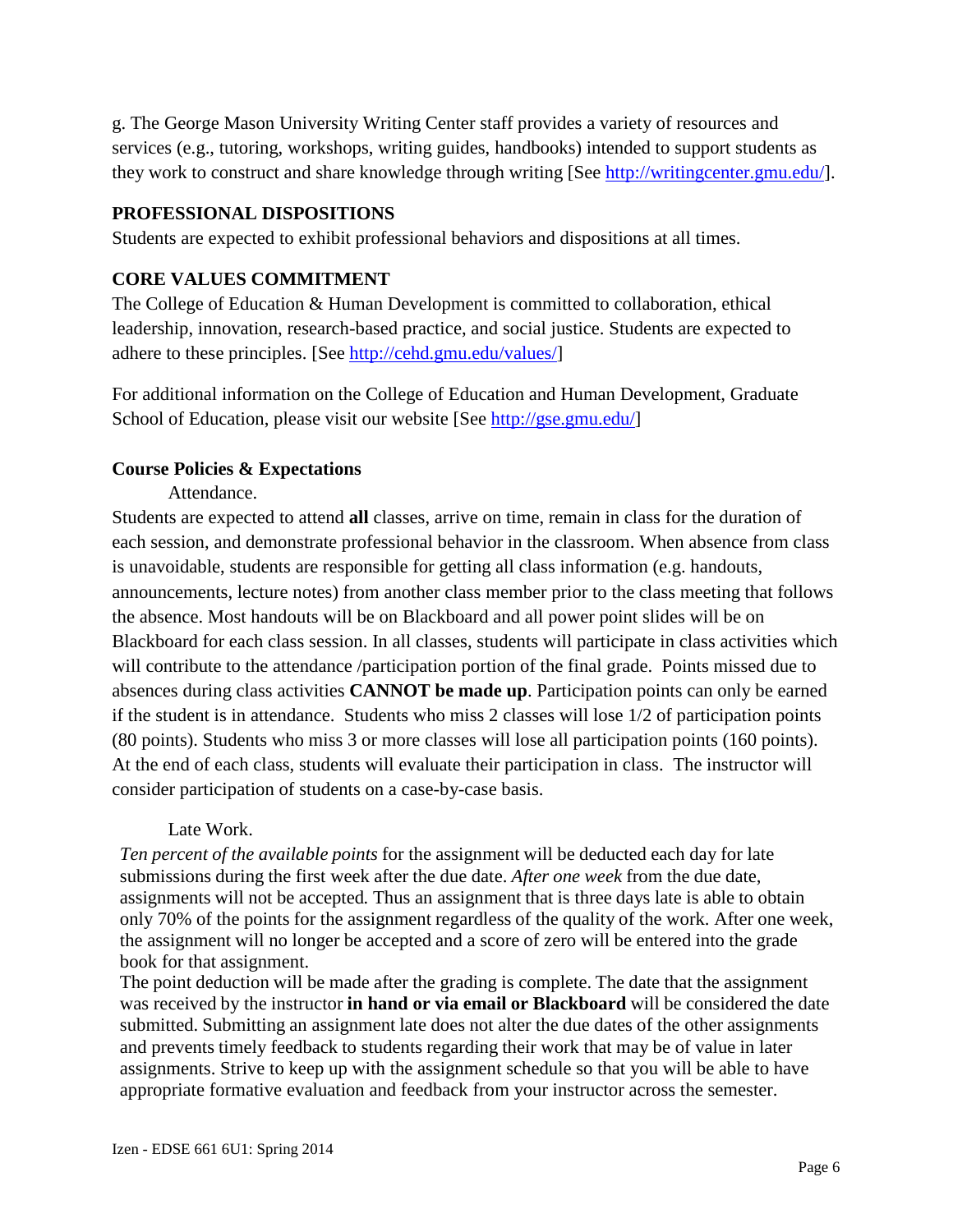#### **Additional Course Policies**

- This is a 3-credit graduate level course. Traditionally, 3-credit courses across a 15-week semester require an average of 45 hours of in-class time and approximately 90 hours of independent reading and assignment completion. Be prepared to put in that amount time for this class and plan your schedule accordingly.
- Some assignments require you to synthesize material from the Course and outside sources into coherent statements of your ideas. In such cases, your writing should be databased, meaning that you must support statements and ideas with evidence from these sources, giving these sources credit. The standard format for writing in the field of education is outlined in the *Publication Manual of the American Psychological Association* (6<sup>th</sup> ed.). The citation for this manual is included in the section entitled, Recommended Texts. This is also termed "APA Style." For an online resource, see [www.apastyle.org.](http://www.apastyle.org/) Specifically, the Final version of your Instructional Program should be written in APA style, including a cover page, running head, pagination, headings (as needed), citations (as needed), and reference pages.
- It is expected that you know how to paraphrase and cite information appropriately to meet both APA guidelines and to avoid plagiarism. This website provides some useful information on how to avoid plagiarism in your writing:<http://www.plagiarism.org/>
- Assignments for this course need to be original submissions. Work completed for other courses (previous semester and/or current semester) will not be accepted for submissions in this course. Any violations of this rule are subject to report of unprofessional disposition and a zero grade for the assignment.
- Please use person-first language in written assignments (and ideally in your professional practice). For more information on this language, refer to "Guidelines for Reporting and Writing About People With Disabilities"<http://www.lsi.ku.edu/~lsi/news/featured/guidelines.shtml>
- In an effort to assist students in future sections of this course, the instructor may post assignments submitted this semester as samples. The names of authors will not be used on these samples. Please notify your instructor in writing if you do not wish your work to be used as a sample in future course sections.

## **TaskStream Submission**

Every student registered for any Special Education course with a required performance-based assessment is required to submit this assessment, *Instructional Program with Data*, to TaskStream (regardless of whether a course is an elective, a onetime course or part of an undergraduate minor). Evaluation of the performance-based assessment by the course instructor will also be completed in TaskStream. Failure to submit the assessment to TaskStream will result in the course instructor reporting the course grade as Incomplete(IN). Unless the IN grade is changed upon completion of the required TaskStream submission, the IN will convert to an F nine weeks into the following semester.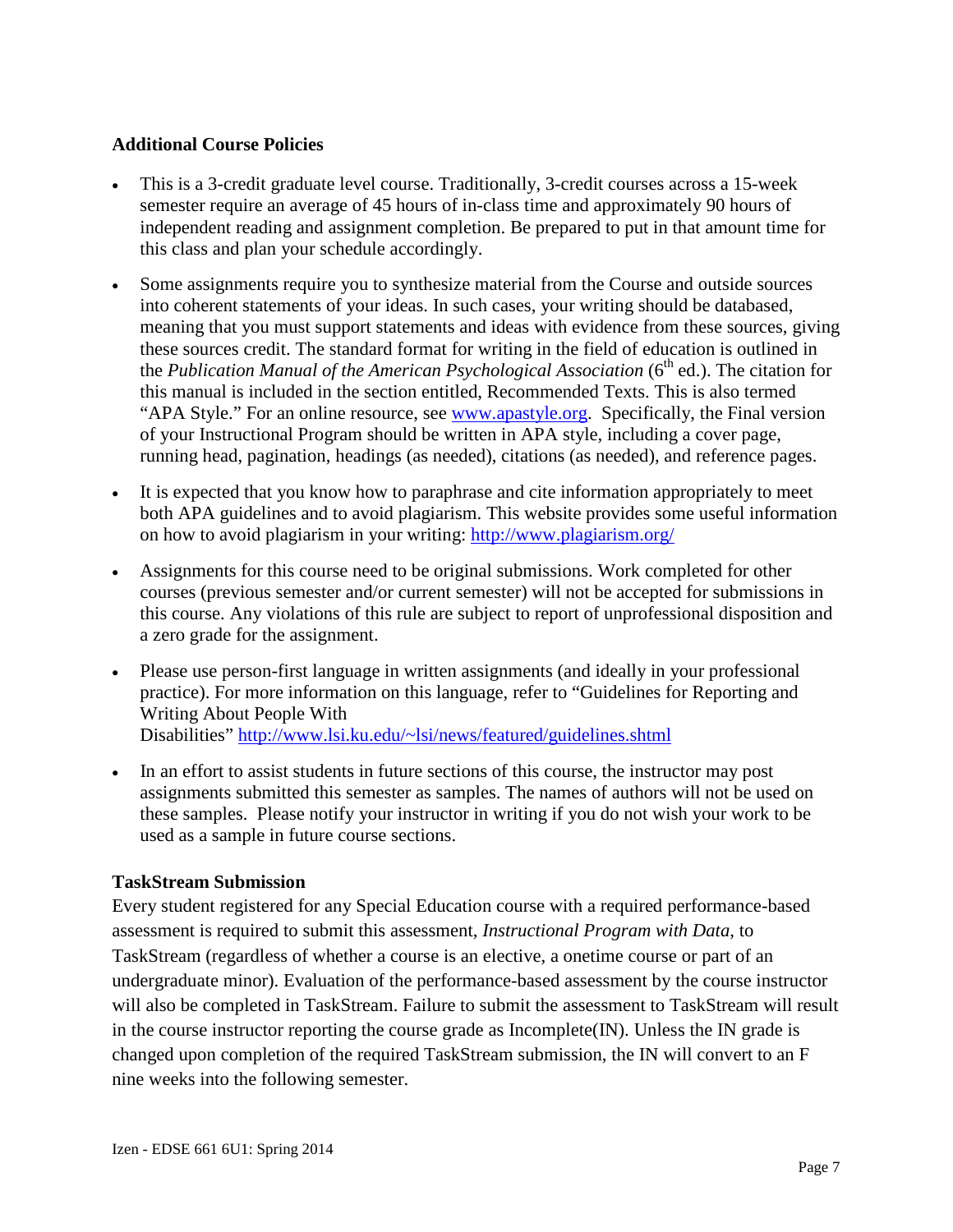If you have never used TaskStream before, you MUST use the login and password information that has been created for you. This information is distributed to students through GMU email, so it is very important that you set up your GMU email. For more TaskStream information, go to<http://cehd.gmu.edu/api/taskstream>

## **Grading Scale**

 $93-100% = A$  $90-92\% = A$  $83-89\% = B$  $80 - 82\% = B$  $70-79\% = C$  $<$ 69% = F

Due dates below are subject to change based on needs of the class.

| <b>Assignment</b>                               | <b>Due Date</b> | <b>Point Value</b> |
|-------------------------------------------------|-----------------|--------------------|
| Attendance and Participation (13 @ 10 points    | Weekly          | 130                |
| each)                                           |                 |                    |
| <b>Student Introduction and Photo</b>           | 1/28            | <b>NA</b>          |
| In-Class Weekly Group assignments (13 @ 10)     | Across entire   | 130                |
| points each)                                    | semester        |                    |
| <b>Detailed Instructional Program: Proposal</b> | 2/18            | 20                 |
| Detailed Instructional Program: Draft of        | 3/4             | 125                |
| <b>Introduction and Review of Research</b>      |                 |                    |
| Midterm Evaluation of Course on Blackboard      | 3/4             | <b>NA</b>          |
| Detailed Instructional Program: Draft of        | $3/18$ (can     | 125                |
| Method                                          | submit as       |                    |
|                                                 | early as $3/11$ |                    |
|                                                 | if preferred)   |                    |
| Detailed Instructional Program: Draft of        | 4/15            | 125                |
| Abstract, Results, and Discussion               |                 |                    |
| <b>Paraprofessional Survey</b>                  | 4/15            | 20                 |
| Detailed Instructional Program: Final Paper to  | 4/29            | 325                |
| <b>Blackboard</b>                               |                 |                    |
| Detailed Instructional Program: Final Paper to  | 4/29            | <b>NA</b>          |
| TaskStream (will receive incomplete for course  |                 |                    |
| if not submitted; incomplete becomes an F nine  |                 |                    |
| weeks into next semester).                      |                 |                    |
| Optional Extra Credit: 5 minute video (or       | 4/29            | 20                 |
| digital file) of instructional program with     |                 |                    |
| permissions                                     |                 |                    |
| Final Evaluation of Course on Blackboard        | 4/29            | <b>NA</b>          |
| <b>Total Points</b>                             |                 | <b>1000</b> (plus  |
|                                                 |                 | extra credit)      |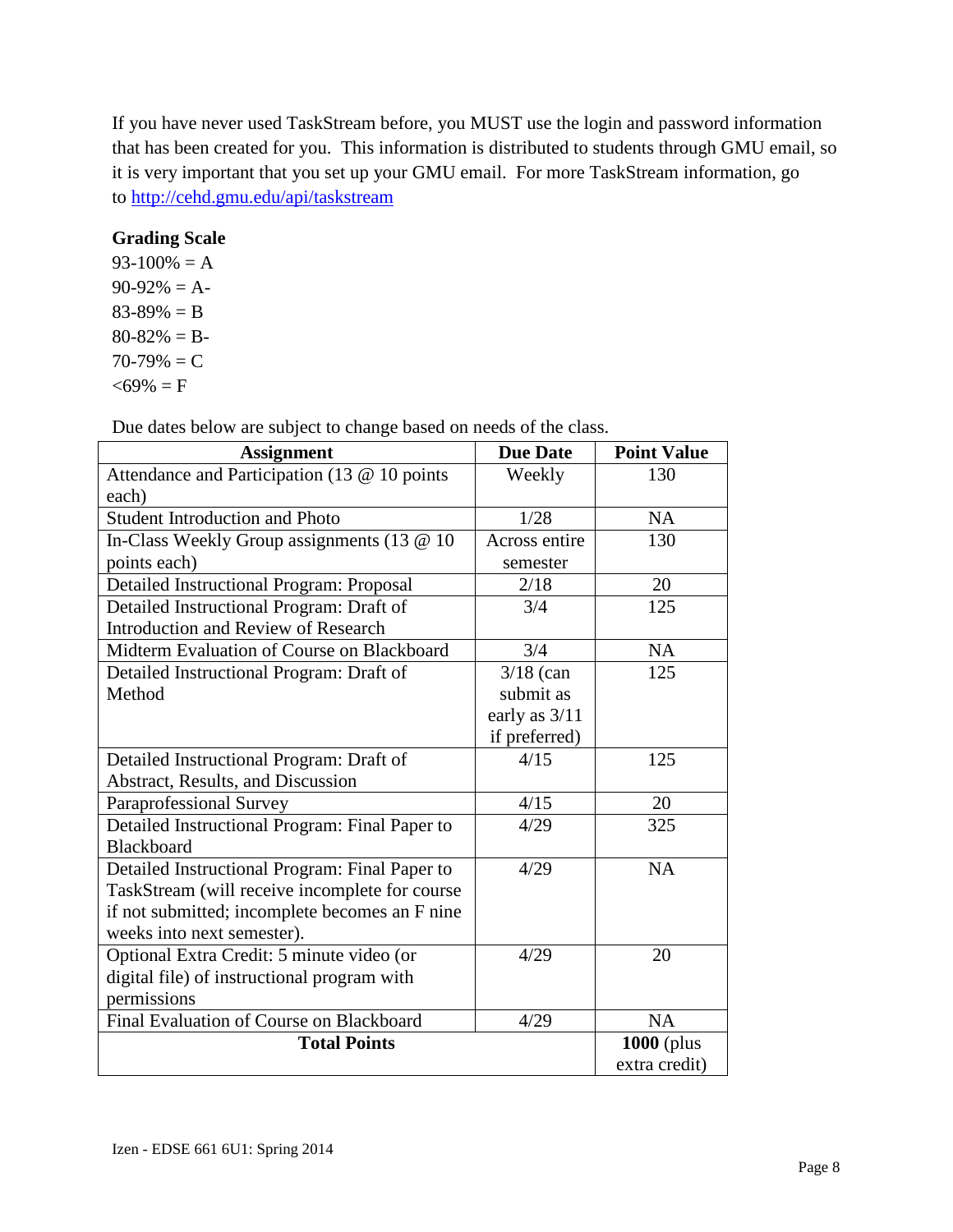#### **Assignments**

# **Performance-based Assessment (TaskStream submission required).**

#### **Detailed Instructional Program**

Course participants must identify and work with an appropriate target student with severe disabilities ages 5-21 who is participating in the adapted curriculum. You will need permission to read this student's confidential file, and engage in observation, interview and assessment activities with that student and her/his family and team members in order to complete the major assignments for the class. It is your responsibility to identify an appropriate target student. It is expected that you will need at least 20-25 hours across the course of the semester to engage in assessment activities with your target student, their family and team members.

In this assignment you will develop and implement an instructional program for teaching a skill to a student with severe disabilities. You will hand in draft sections of the program to your instructor for feedback. At the end of the course, you will hand in a final version of your program that includes up to date data on student performance as well as analysis of the results of your program and discussion of future directions. Further information can be found in Assignments on Blackboard.

#### **Performance-based Common Assignments (No TaskStream submission required).**

There are no common assignments.

## **Other Assignments.**

#### 1. Introduction and Photo

Students will respond to a list of questions provided by the instructor to both introduce themselves to the instructor and to help the instructor design class activities based on student interests and level of experience. Included in this assignment is submission of a photo (**in .jpg format only**). If you have a photo in your Blackboard profile, it is not necessary to submit a photo separately. Your photo will be used by the instructor to associate your name with your face. Please be sure this is a current photo. No Mardi Gras masks or substitutions of someone/something other than yourself in these pictures. Your instructor needs a simple picture of you to use for identification purposes. These photos will not be shared with other. More information about this assignment will be given in class.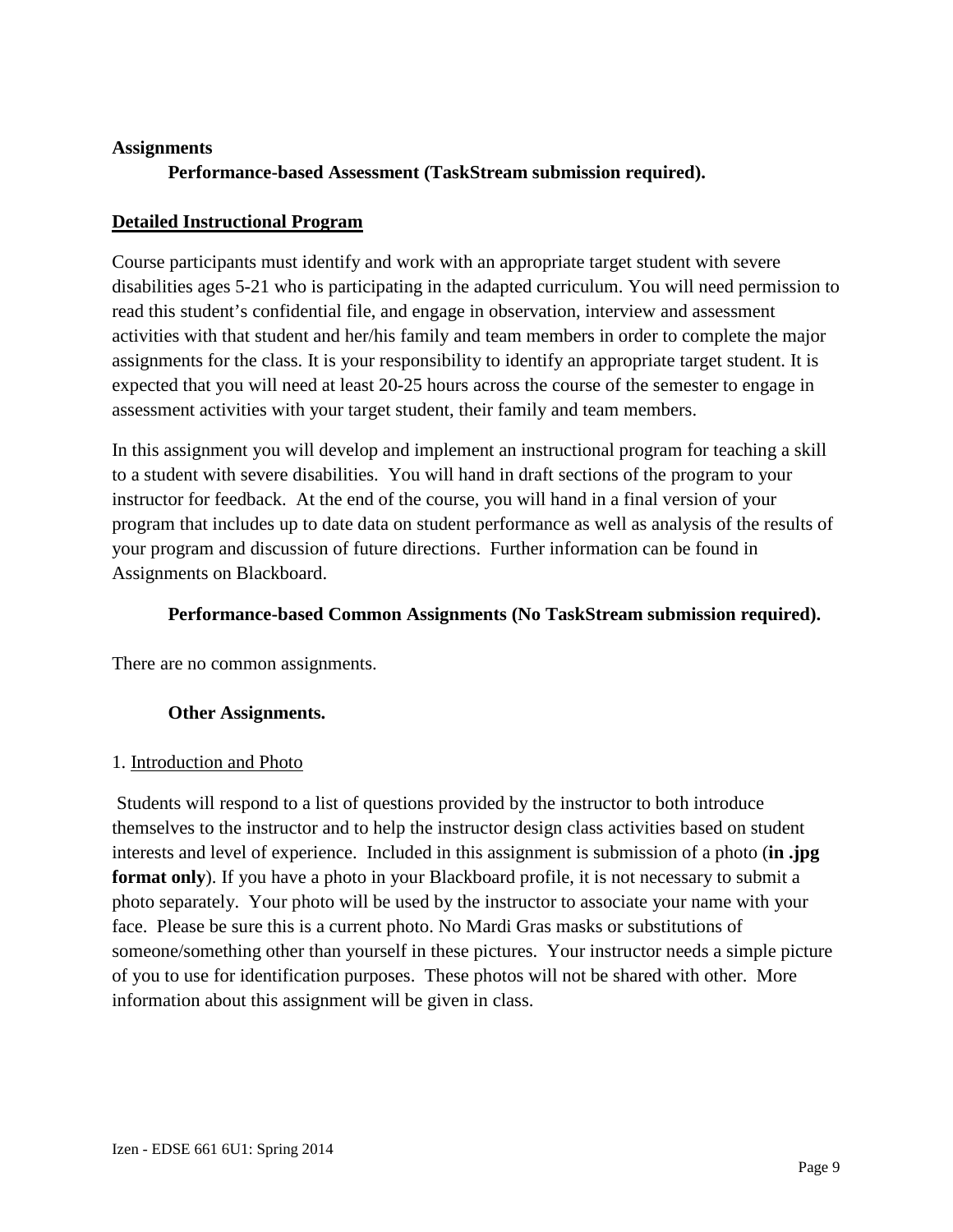## 2. Thirteen (13) Weekly In-Class Assignments

Almost every week, there will be an in-class assignment that may involve role-play in pairs and team problem solving. All will include a form to be completed by the end of class. **These cannot be made up if you are absent** because they will require group interaction and effort.

#### 3. Assigned Readings

Every week, there will be assigned readings from the text or from other sources. Readings from sources other than the text will be provided on Blackboard. You are required to read these by the date on which they are listed in the Course Calendar (see last 2 pages of syllabus). In other words, complete assigned readings before the start of class. The instructor may have unannounced quizzes on assigned readings in class if it appears that students are not completing readings prior to class.

#### 4. Paraprofessional Survey

As part of the preparation for the class on working with paraprofessionals, you will complete a survey on teaming with paraprofessionals and submit it to Blackboard. More information will be given about this assignment in class.

#### **Schedule**

#### **Course Schedule**

| <b>Class</b> | <b>Date</b> | <b>Topic</b>                   | <b>Reading Due</b>   | <b>In-class Assignments</b> |
|--------------|-------------|--------------------------------|----------------------|-----------------------------|
|              |             |                                | -read by date on     | & Assignments Due           |
|              |             |                                | which readings are.  | -in class assignments       |
|              |             |                                | listed               | due by end of class         |
|              |             |                                | -bring readings to   | session                     |
|              |             |                                | class                | -other assignments          |
|              |             |                                | -additional readings | due on Blackboard by        |
|              |             |                                | TBA for some         | 4:30 on date listed         |
|              |             |                                | classes              |                             |
|              | Jan $21$    | -Introduction to               |                      | -Student information        |
|              |             | <b>Teaching Strategies for</b> |                      | form                        |
|              |             | students with severe           |                      | -#1 team name,              |
|              |             | disabilities                   |                      | values & rules (done        |
|              |             | -Review Syllabus and           |                      | in class)                   |
|              |             | Assignments                    |                      |                             |
|              |             | -Form Working Teams            |                      |                             |
|              |             | -Blackboard orientation        |                      |                             |
|              |             | (optional)                     |                      |                             |
|              |             |                                |                      |                             |

#### **(May change based on student and course needs or availability of speakers)**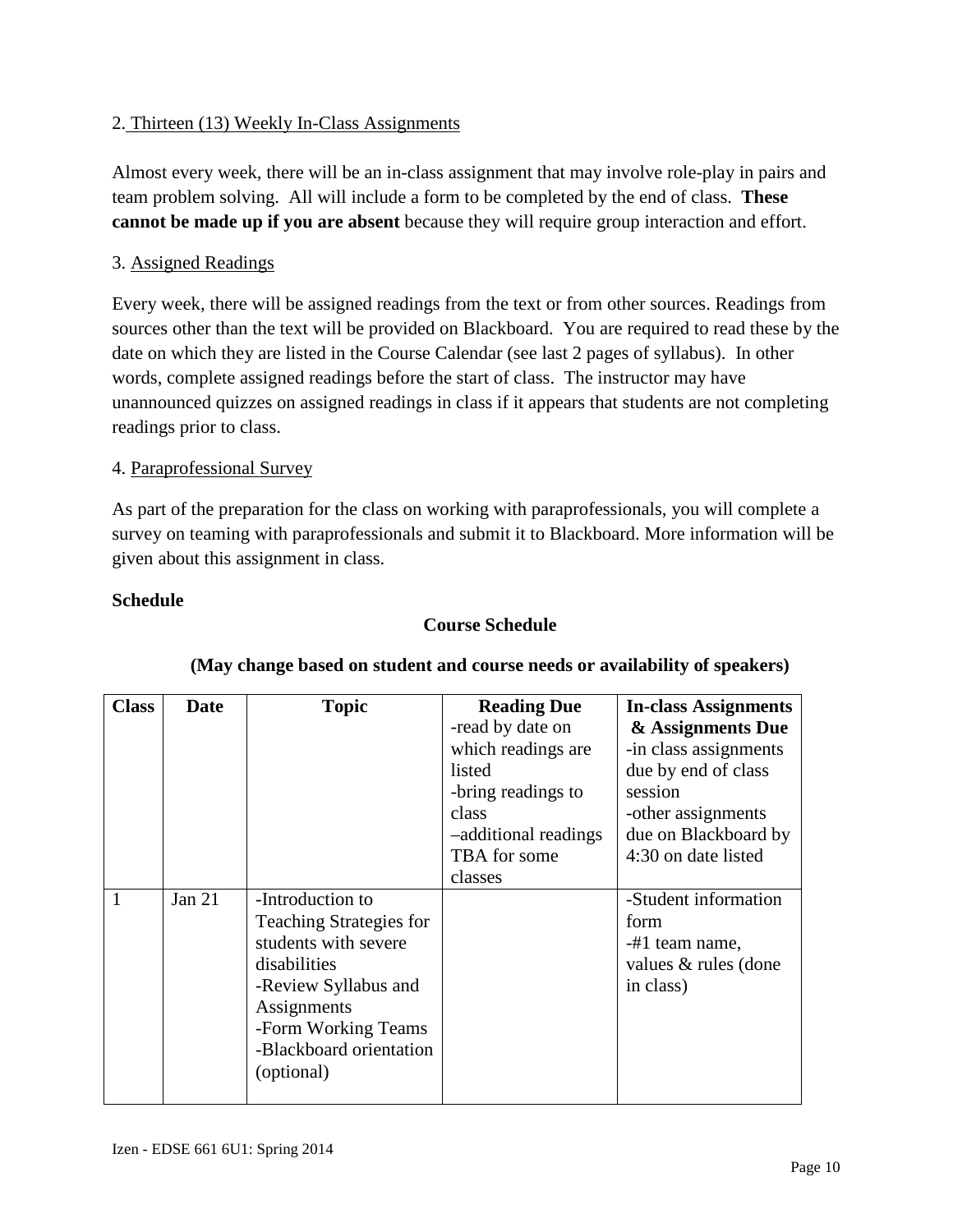| $\overline{2}$ | January<br>28  | -Educating Students<br>with Severe<br>Disabilities: An<br>Overview<br>-Phase 1: Assessment,<br>identifying, writing<br>measureable goals and<br>objectives | Snell & Brown<br>$(2011)$ (S & B): Ch.<br>1,3<br>S & B: Ch. 4   | -#2 Objectives (in<br>class)<br>-Bring to class<br>good/poor IEP goals<br>& objectives                                                                                                                                                 |
|----------------|----------------|------------------------------------------------------------------------------------------------------------------------------------------------------------|-----------------------------------------------------------------|----------------------------------------------------------------------------------------------------------------------------------------------------------------------------------------------------------------------------------------|
| 3              | February<br>4  | Phase 2: Antecedent<br>methods                                                                                                                             |                                                                 | -#3 System of Least<br>Prompts, Discrete<br>Trial Teaching (in<br>class) - In                                                                                                                                                          |
| $\overline{4}$ | February<br>11 | -Phase 3: Consequent<br>Methods<br>-Designing and<br>implementing<br>instruction in inclusive<br>classrooms                                                | S & B: Review Ch.<br>4, especially 170-<br>181; plus read Ch. 6 | -#4 Constant Time<br>Delay (in class)<br>-#5 Graduated<br>Guidance &<br>Simultaneous<br>Prompting (IC)                                                                                                                                 |
| 5              | February<br>18 | Phase 3: Measuring<br>student behavior and<br>learning                                                                                                     | S & B: Ch. 5                                                    | -#6 Assessment $&$<br>measurement of<br>student performance<br>(in class)<br>-Instructional<br><b>Program Proposal</b><br><b>Due</b><br>-Bring graphing<br>paper, pencils,<br>rulers to class                                          |
| 6              | February<br>25 | Phase 3: Analyzing<br>performance $\&$<br>improving programs;<br>Graphing with Excel,<br>aim and trend lines<br><b>Guest: Marci Kinas</b><br><b>Jerome</b> | S & B: Review Ch.<br>5 especially 210-221                       | -#7 Graphing<br>performance, drawing<br>aim lines and trend<br>lines (in class)<br>-Bring computers to<br>class with Excel<br>installed or borrow<br>laptop from Kellar<br><b>Annex before class</b><br>(from Dan or his<br>assistant) |
| 7              | March 4        | <b>Teaching Self Care</b><br><b>Skills</b>                                                                                                                 | S & B: Ch. 10                                                   | -Draft of<br><b>Introduction and</b><br><b>Review of Research</b><br><b>Due</b>                                                                                                                                                        |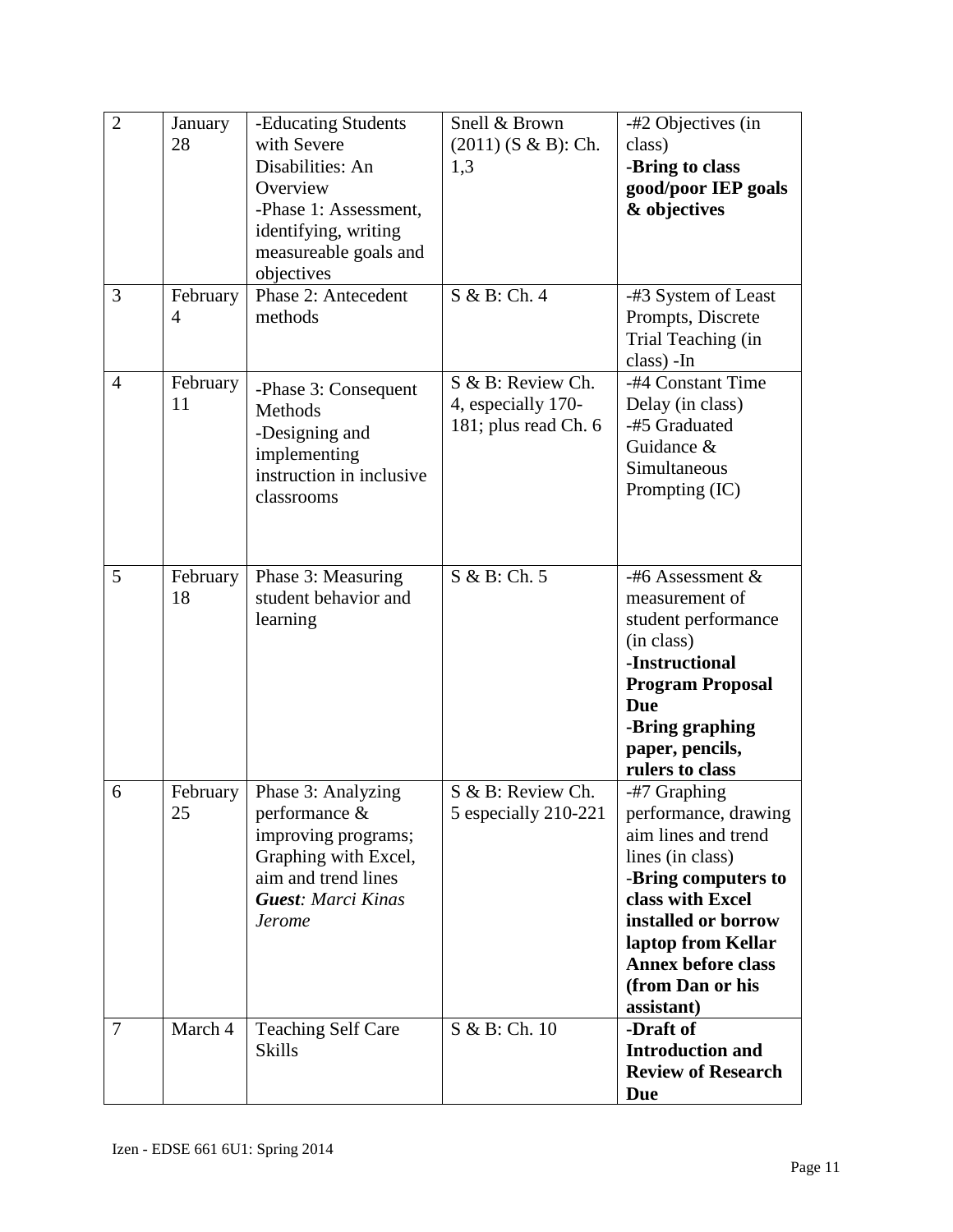|    | March<br>11 | <b>No Class: Spring</b><br><b>Break</b>                                                                                   |               |                                                                                                                                                                                             |
|----|-------------|---------------------------------------------------------------------------------------------------------------------------|---------------|---------------------------------------------------------------------------------------------------------------------------------------------------------------------------------------------|
|    | March<br>18 | <b>No Class: Flex Week</b><br>-Work on Instructional<br>Program                                                           |               | -Draft of Method<br>Due (can hand in<br>early: week of 3/11)<br>-3/24 or sooner: start<br>intervention, ONLY<br>with approval of<br>methods (begin with<br><b>Baseline phase</b> )          |
| 8  | March<br>25 | Teaching students with<br>deaf-blindness: Guests:<br>Julie Durando Deaf<br>Blind project, VCU &<br>Deborah Nickerson      | <b>TBA</b>    | #8 Teaching students<br>with deaf-blindness<br>(in class)                                                                                                                                   |
| 9  | April 1     | <b>Community Based</b><br>Instruction<br><b>Guest: Paula Fallon</b>                                                       | S & B: Ch. 14 | #9 Community based<br>instruction (in class)                                                                                                                                                |
| 10 | April 8     | <b>Teaching Functional</b><br>Academic Skills and<br><b>General Curriculum</b><br>Access<br><b>Guest: Jugnu Agrawal</b>   | S & B: Ch. 13 | #10 Functional<br>Academics (in class)                                                                                                                                                      |
| 11 | April 15    | Creating a Classroom<br>Schedule; Working<br>with and Teaching<br>Paraprofessionals<br><b>Guest: Melissa</b><br>Ainsworth | <b>TBA</b>    | $-#11$<br>Paraprofessionals (in<br>class)<br>-Completed<br>Paraprofessional<br>Survey due on<br><b>Blackboard</b><br>-Draft of Abstract,<br><b>Results &amp;</b><br><b>Discussion Draft</b> |
|    |             |                                                                                                                           |               | Due<br>-Continue your<br>intervention & data<br>collection until you<br>write up your final<br>paper for submission<br>on April 29                                                          |
| 12 | April 22    | <b>Structured Teaching</b><br>for Students with<br><b>Autism Spectrum</b><br>Disorder                                     | <b>TBA</b>    | #12 Structured<br>Teaching (in class)                                                                                                                                                       |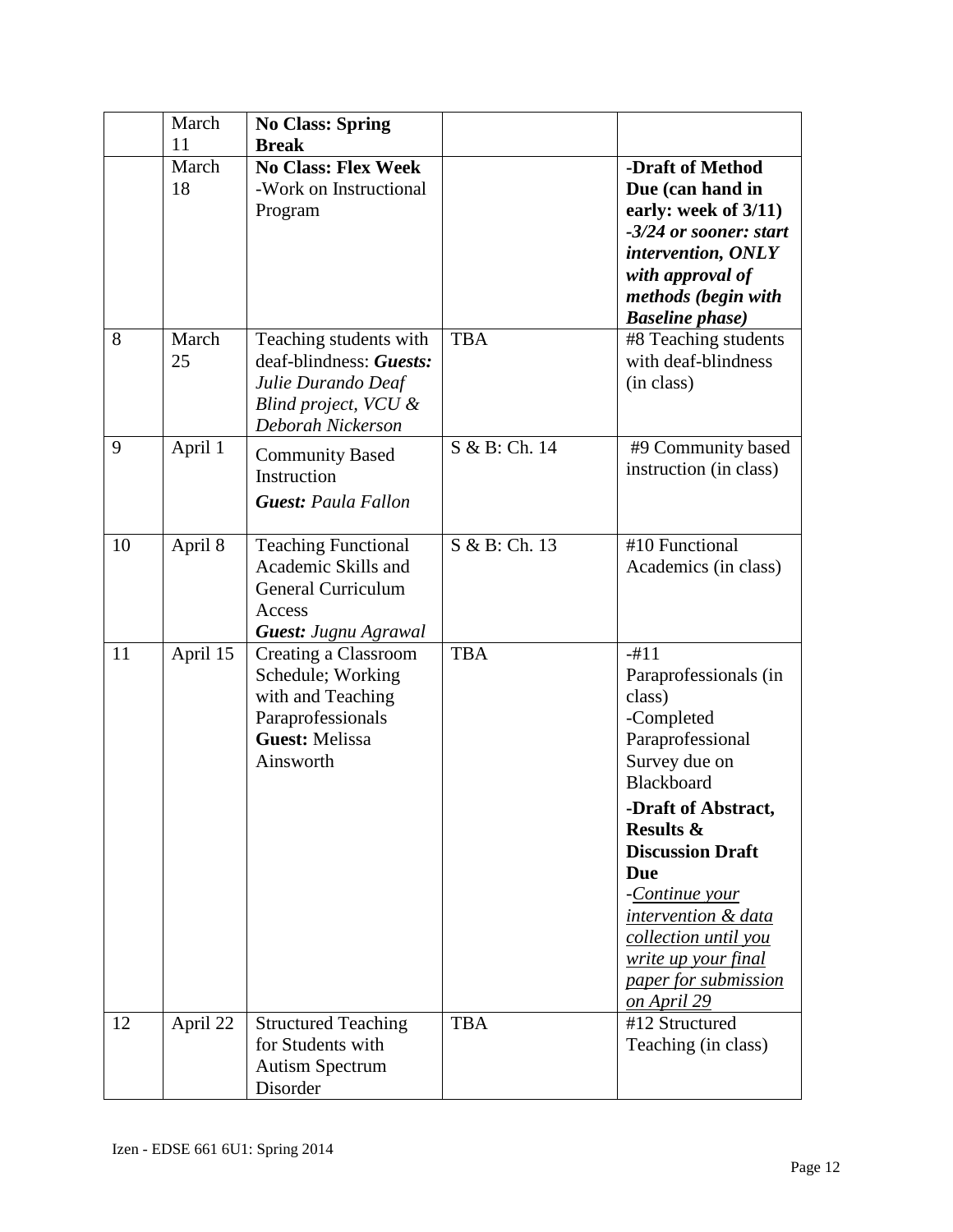|    |          | <b>Guest: Diane Talarico-</b><br>Cavanaugh                                                                 |                   |                                                                                                                                                      |
|----|----------|------------------------------------------------------------------------------------------------------------|-------------------|------------------------------------------------------------------------------------------------------------------------------------------------------|
| 13 | April 29 | -Teaching Students<br>with Communication<br><b>Needs</b><br>-Peer supports<br>Guest: Bridgid<br>Hendrixson | S & B: Ch. 11, 12 | -#13 Nonsymbolic<br>communication (in<br>class)<br>-Final<br><b>Instructional</b><br>Program due to<br><b>Blackboard AND to</b><br><b>TaskStream</b> |

# **SD CONSORTIUM SYLLABUS STATEMENTS AND POLICIES**

#### Honor Code

Each university has its own honor code and it is important for you to review the honor code at your university. However, all students taking this course, regardless of the university they are enrolled in, are expected to follow this honor code and also to pledge all assignments and their exam to indicate that they have followed the honor code. A pledge means that you have not cheated or plagiarized, nor have you given or received assistance that violated the description of how assignments are to be completed for this course. The shortened version may be used: "Pledged" followed by the date and your full name (typed "signatures" will be OK for assignments/tests submitted electronically).

A complete copy of each university's Honor System document is available through

GMU:<http://mason.gmu.edu/~montecin/plagiarism.htm>

VCU: [www.students.vcu.edu/rg/policies/rg7honor.html.](http://www.students.vcu.edu/rg/policies/rg7honor.html)

UVA:<http://www.virginia.edu/honor/>

Radford: [http://www.radford.edu/~dos-web/handbook02-03/Honor\\_Code.pdf](http://www.radford.edu/~dos-web/handbook02-03/Honor_Code.pdf) NSU: [http://www.nsu.edu/student\\_judicial/policy.html](http://www.nsu.edu/student_judicial/policy.html)

## Accommodations for Disability

At all the participating universities, accommodations can be made with the instructor if a student has a disability. If this is relevant to you, please contact me on the first night of class (can be through email) and indicate both what the disability is and how your university has made accommodations for you in the past. I will discuss (via email) this further with you until we reach consensus. University specific information regarding eligibility, services and accommodations can be found at:

GMU:<http://www.gmu.edu/student/drc/> VCU:<http://www.students.vcu.edu/dss/index.html> UVA:<http://www.virginia.edu/vpsa/services.html> Radford:<http://www.radford.edu/~dro/> NSU:<http://www.nsu.edu/disabilityservices/index.html>

#### Inclement Weather

If classes are cancelled at George Mason University, a message will be posted on the class Blackboard site and all class members will receive an email. Because such cancellations are often at the last minute, it may be difficult to get this message prior to leaving for class. If in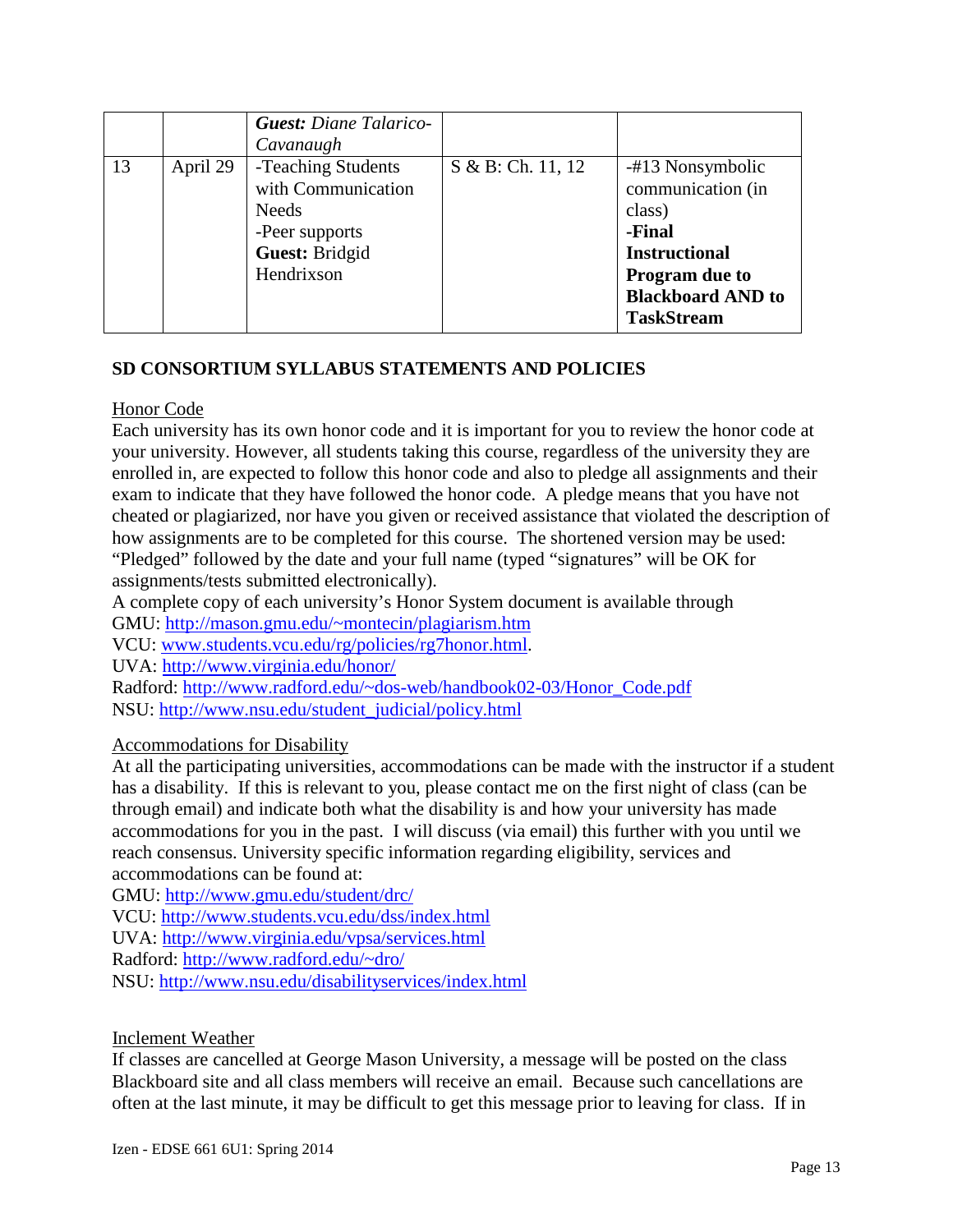doubt, dial the University phone number (703-993-1000) or visit the university website (www.gmu.edu). Do not email us; I will email you regarding weather as soon as it is announced. Please note, the cancellation of classes due to inclement weather is determined by the decision of the instructing university only. If the instructing university is open and operational then you are expected to attend class.

#### Cell Phones and Weapons

All cell phones and beepers should be deactivated while in the classroom. Also, University rules at all participating universities prohibit the possession any firearm, other weapon, or explosive. Please consult the student handbook and your university for specific information concerning this policy at your university.

#### Course Materials

This course gives you access to PowerPoint files, class lecture notes, handouts, and copyrighted articles. For the articles (available both on Blackboard and on a class CD), copyright laws must be followed: print only one copy per student. The PowerPoint presentations, notes, and handouts are provided on Blackboard for your convenience and to facilitate your mastery of concepts presented in this course; PowerPoints should be available on Blackboard by noon of the class day or sooner. If you plan to print copies of PowerPoint slides, this must be done before class begins (before 4 pm or 7:20 pm) and using a 3 or more slides per page handout format (do not print full slide pages). All of these materials should be regarded as authored materials, which if used or referred to must be fully credited through reference to the author, the class, and date. If used beyond citation, permission of the instructor/author is required.

#### Technology Proficiencies

All students participating in this course are expected to be proficient in several technology skills. Students are expected to be proficient in using the Internet and have reliable and consistent Internet access. Students are also expected to have an active email account and to check email regularly. This course requires students to use Blackboard, which is our online course management system located at [http://mymason.gmu.edu](http://mymason.gmu.edu/) 

NON GMU Students: Your login for Blackboard Organizations is: *x\_first name.last name* For example John Smith's username would be: x\_john.smith Your password is: *bbcommunity*

Students are expected to login to this system frequently and be proficient in using its features. Students are expected to be proficient in using the computer, which includes downloading and saving files, typing, and word processing skills. Students participating in this course are expected to use Microsoft Word for all written assignments. Furthermore, students are expected to use Microsoft PowerPoint and Adobe Acrobat Reader for class documents located on the Blackboard website.

#### TaskStream Submission

TaskStream [\(www.taskstream.com\)](http://www.taskstream.com/) is an electronic portfolio and assessment management tool that the SD Consortium is utilizing in part to meet accreditation requirements for the National Council of Accreditation of Teacher Education (NCATE) as well as for student portfolio evaluation purposes. **EVERY student taking this course at EVERY university IS REQUIRED to upload and submit the signature assignment for this course to TaskStream**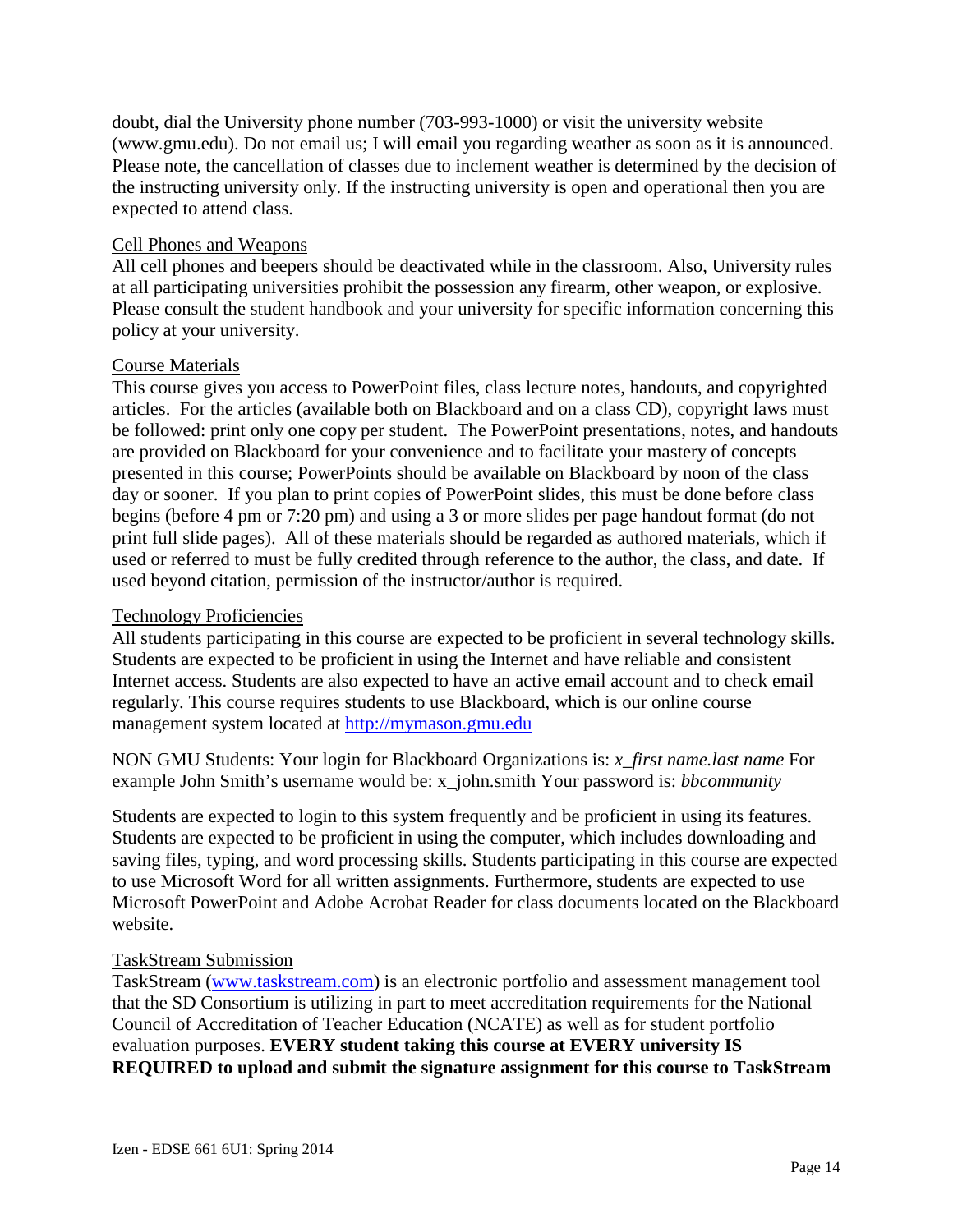#### **for evaluation by the end of the semester. Directions for submitting assignments are available on Blackboard in the** *TaskStream* **folder within the** *Syllabus* **section.**

The signature assignment(s) for this class is: *Instructional Program with Data*

#### Course Facilitators

Each class will have a facilitator or assistant who will assist with the class. Learn who that person is as they will be taking role and keeping track of class participation and reporting it to me weekly. However, if you think you must miss a class, please email me ahead if at all possible (or later if need be). Because of the potential of confusion caused by people speaking at the same time in this multi-site course, it will be important to raise hands before asking questions or making comments. Along with the facilitators, I will try hard to enforce this rule and to be alert to questions from the distance sites. Facilitators will also FAX in-class written tasks following class or early the next day to me. When in class assignment forms or handouts are send the day of the class, facilitators will need to download and copy them for class members.

#### Blackboard Assistance

This course requires that you be a regular email user and be able to use various features of Blackboard (sign on, download materials, hand in completed assignments electronically in the drop box). You may direct your questions about Blackboard to the facilitator at the class site as well as to email Marci Kinas Jerome (mkinas@gmu.edu). She will be the best resource. We are all learning this system together and some of us will be faster than others. Expect some snafus along the way, but please help each other out as you can. You will want to download all the required materials early in the semester or as soon as they are posted. Please note that some handouts/readings may be given to you in class that are not posted on Blackboard. Also check Blackboard for announcements. Sometimes I will place handouts for class on Blackboard and will alert you by email or in the previous class; in these cases please download and bring them to class.

All Consortium courses are recorded and archived on a video-streaming server. Students and faculty are welcome to view previous classes at [http://torrent.gmu.edu](http://torrent.gmu.edu/) and click on the link for [SDC PBS] in the Public Folders link. Classes are listed by date and time. Since the Consortium includes some remote site students, all consortium classes are broadcast live via the Internet at the same website. It is the policy of the consortium that students attending classes at university sites are expected to be present at those university sites during class time. However, in instances where students would otherwise miss class (in accordance to the attendance policy) students may participate in the class via the live web stream. However, students who participate in the webstream instead of at their university site are still subject to the response cost as outlined in the attendance policy for this course. Directions for viewing the video-stream can be found in the course Blackboard site.

Student may also view the PowerPoints, communicate with the instructor, and interact with other at home students using Adobe Connect. Each consortium class has their own Adobe Connect website. To get to your Adobe Connect course site go to:

- Teaching Strategies:<http://webcon.gmu.edu/teaching/>
- Teamwork:<http://webcon.gmu.edu/teamwork/>
- Communication:<http://webcon.gmu.edu/communication/>